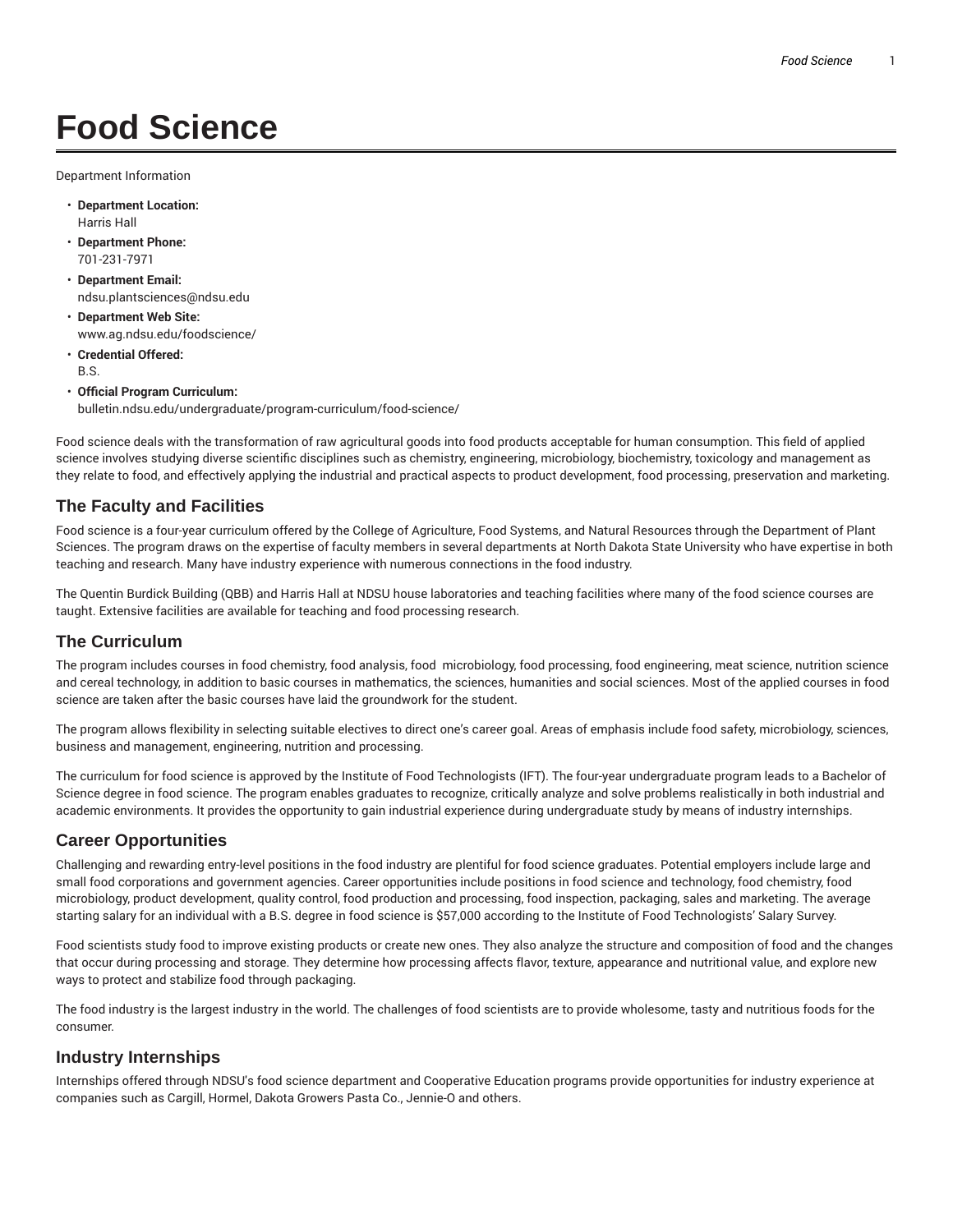### **Financial Aid and Scholarships**

Loans, grants and work-study are made available through the Office of Financial Aid and Scholarships. A number of scholarships are awarded each year to students enrolled in the College of Agriculture, Food Systems, and Natural Resources. Departmental scholarships also are available. Information may be obtained by contacting the coordinator of the food science program. A number of laboratory assistant jobs are available for students majoring in food science.

## **Plan of Study**

Please note this is a sample plan of study and not an official curriculum. Actual student schedules for each semester will vary depending on start year, education goals, applicable transfer credit, and course availability. Students are encouraged to work with their academic advisor on a regular basis to review degree progress and customize an individual plan of study.

| Freshman                                                                                  |                       |                                                           |                |
|-------------------------------------------------------------------------------------------|-----------------------|-----------------------------------------------------------|----------------|
| Fall                                                                                      | <b>Credits Spring</b> |                                                           | <b>Credits</b> |
| <b>AGRI 189</b>                                                                           |                       | 1 CHEM 122<br>& 122L                                      | 4              |
| <b>CFS 210</b>                                                                            |                       | 3 COMM 110 (Gen Ed Category C)                            | 3              |
| <b>CHEM 121</b><br>& 121L (Gen Ed Category S)                                             |                       | 4 ENGL 120 (Gen Ed Category C)                            | 3              |
| ENGL 110 (Gen Ed Category C)                                                              |                       | 4 MATH 146 or 165 (Gen Ed Category<br>R)                  | $\overline{4}$ |
| Gen Ed Humanities/Fine Arts (Gen<br>Ed Category A)                                        |                       | 3 BIOL 151                                                | 3              |
| <b>BIOL 150</b>                                                                           | $\sqrt{3}$            |                                                           |                |
|                                                                                           | 18                    |                                                           | 17             |
| Sophomore                                                                                 |                       |                                                           |                |
| Fall                                                                                      | <b>Credits Spring</b> |                                                           | <b>Credits</b> |
| <b>CFS 370</b>                                                                            |                       | 3 BIOC 260 (or BIOC 460/460L)                             | 4              |
| CSCI 114 or MIS 116 (Gen Ed<br>Category S)                                                |                       | 3 ECON 201 (Gen Ed Category B & G)                        | 3              |
| <b>PHYS 211</b><br>& 211L (Gen Ed Category S)                                             |                       | 4 HNES 250 (Gen Ed Category W)                            | 3              |
| Gen Ed Humanities/Fine Arts and<br><b>Cultural Diversity (Gen Ed Category</b><br>A and D) |                       | 3 Gen Ed Social and Behavioral Sci<br>(Gen Ed Category B) | 3              |
| Elective                                                                                  | 3                     |                                                           |                |
|                                                                                           | 16                    |                                                           | 13             |
| <b>Junior</b>                                                                             |                       |                                                           |                |
| Fall                                                                                      | <b>Credits Spring</b> |                                                           | <b>Credits</b> |
| <b>MICR 350</b><br>&350L                                                                  |                       | 5 STAT 330 (Gen Ed Category R)                            | 3              |
| ENGL 320, 321, or 324 (Gen Ed<br>Category C)                                              |                       | 3 CFS 452 or SAFE 452                                     | 3              |
| <b>CHEM 341</b><br>& 341L                                                                 |                       | 4 CFS 470                                                 | 3              |
| <b>CFS 450</b>                                                                            |                       | 3 CFS 471                                                 | 1              |
|                                                                                           |                       | <b>CFS 474</b>                                            | 3              |
|                                                                                           |                       | Elective                                                  | 3              |
|                                                                                           | 15                    |                                                           | 16             |